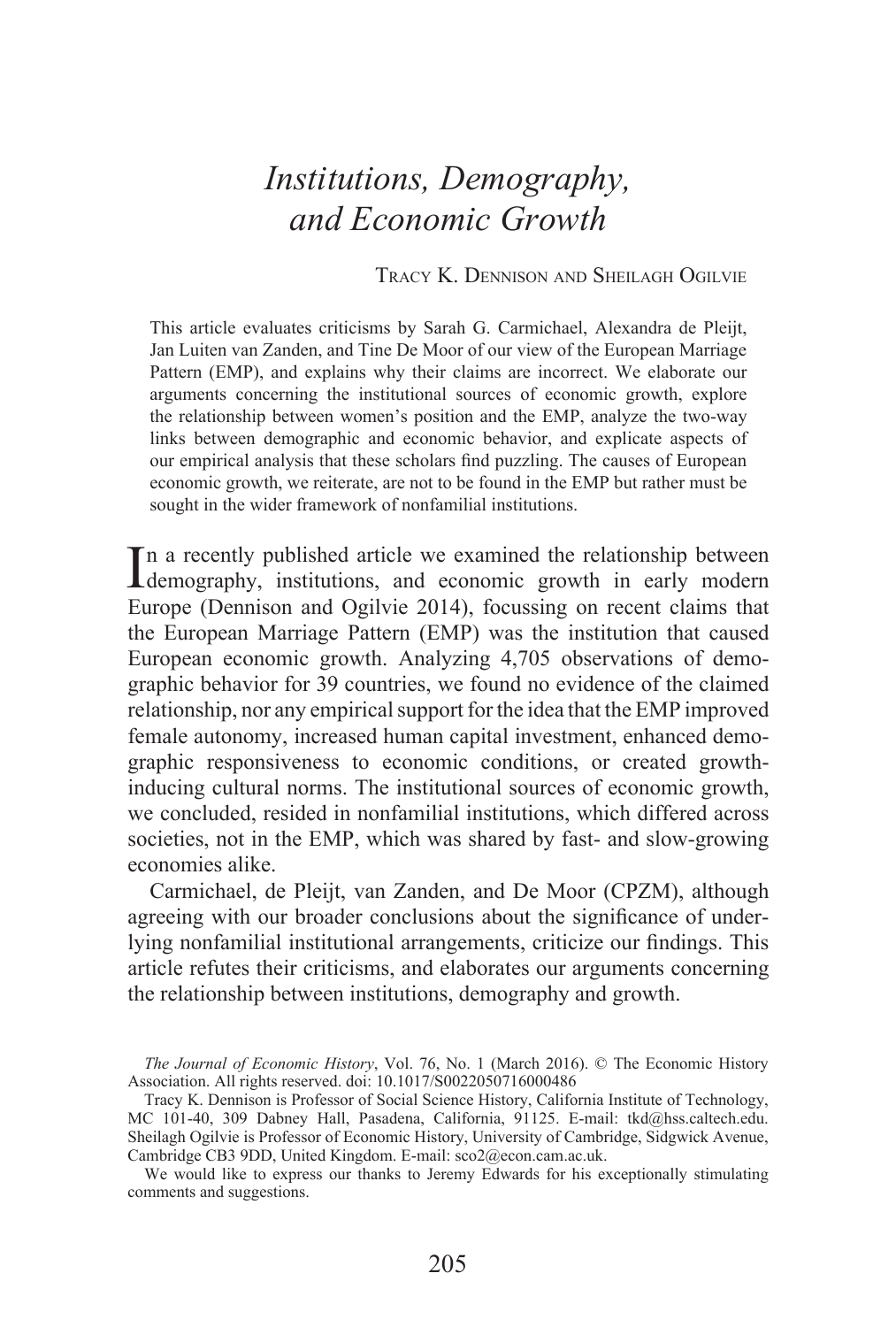#### INSTITUTIONS

We have long argued that institutions influence economic outcomes (Ogilvie 2001, 2003, 2011; Dennison and Ogilvie 2007; Dennison 2011a, 2011b, 2013). However, the key institution favoring economic growth in Europe cannot have been the family system (Dennison and Ogilvie 2014, pp. 673–80, 684–87). Observing an institution in a successful economy does not necessarily imply a causal relationship: the institution may be present because of the economy's success, or the successful economy may perform well for other underlying reasons, despite, rather than because of, any specific institution. To identify which institutions contribute to success in successful economies, and which do not, requires careful empirical investigation.

In order to provide institutional explanations for economic growth, we need to identify institutional *differences* between slow- and fast-growing economies. The EMP, we argue, was not one of these differences. The EMP was associated with rapid growth in some early modern economies, such as England and the Netherlands, but with slow growth in others, including Scandinavia, Germany, Austria, and Bohemia (Dennison and Ogilvie 2014, pp. 659–72). The economic success of England and the Netherlands cannot be explained in terms of a phenomenon that they shared with many other economies that grew much more slowly.

CPZM criticize us for failing to acknowledge that the characteristics of the EMP were "outcome variables that change with the changing nature of economic circumstances." In fact, we point out the endogeneity of demographic decisions repeatedly in our article (Dennison and Ogilvie 2014, pp. 672–73, 677). That institutions, such as marriage systems, are embedded in larger institutional frameworks is something we have long emphasized (Dennison 2011a, 2011b, 2013; Ogilvie 2007; Ogilvie and Carus 2014). However, the institutional frameworks in which the EMP was embedded were not ones that invariably facilitated economic growth (Dennison and Ogilvie 2014, pp. 673–77, 684–87). Available scholarship suggests, and CPZM themselves acknowledge, that the demographic practices highlighted in the EMP required a framework of strong nonfamilial institutions that could substitute for the labor, insurance, and welfare services that families could not provide when marriage was non-universal and households small. But such nonfamilial institutions were not always ones that favored economic growth. In some cases, they included "generalized" institutions, such as relatively impartial states and reasonably well-functioning factor and product markets, which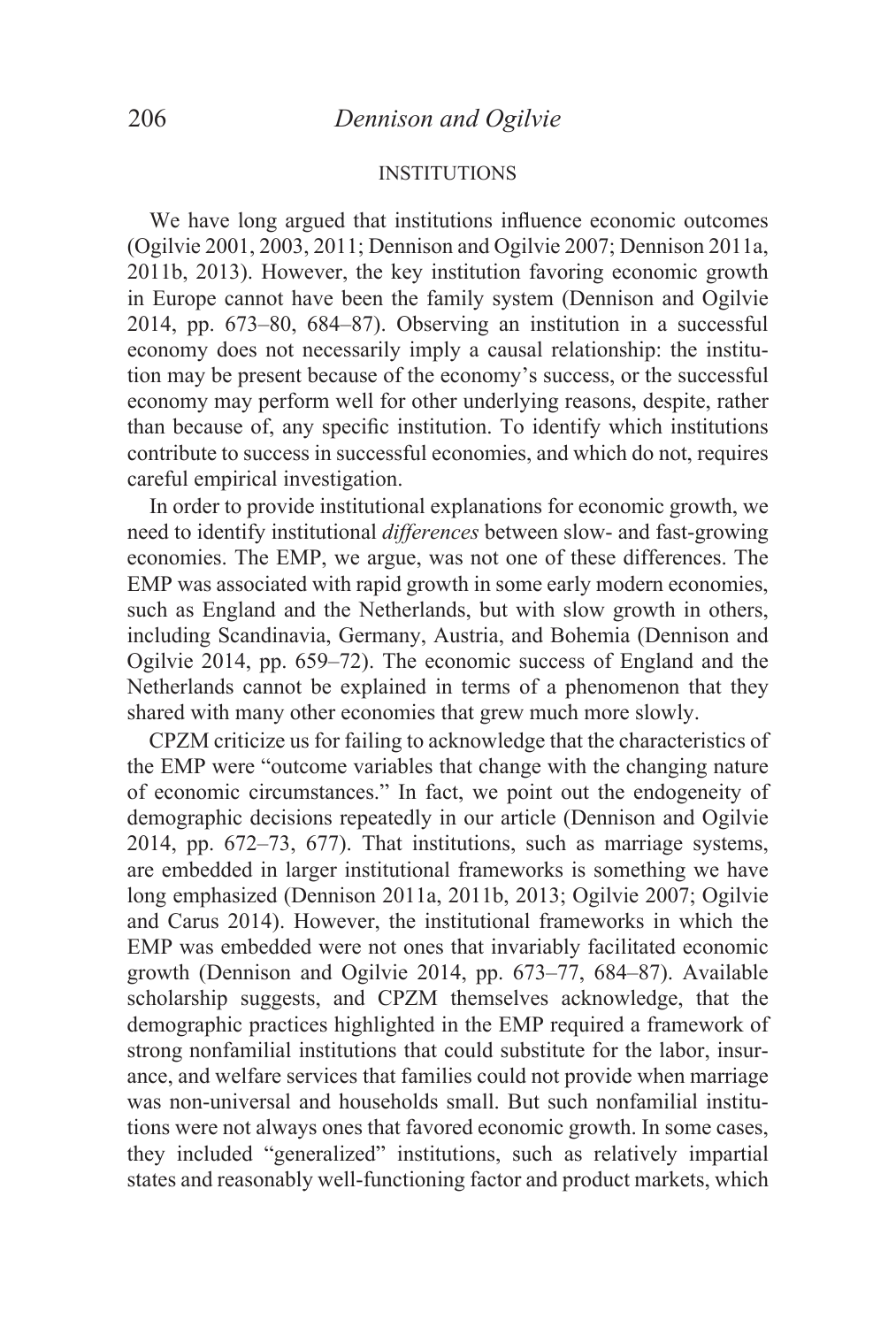were open to participation by broad social strata.<sup>1</sup> EMP countries such as England and the Netherlands (the focus of the "girlpower" thesis) experienced successful economic growth to the extent that they developed and maintained such generalized institutions. In other cases, the wider institutional framework surrounding the EMP consisted of "particularized" institutions such as closed corporate communities, occupational guilds, manorial systems, religious bodies, and absolutist states, which allocated resources inefficiently and excluded many people from full economic participation. EMP countries such as Germany, Austria, Switzerland, Bohemia, and Sweden, where particularized institutions were entrenched, suffered from low per capita incomes and slow economic growth. We do not dispute that institutions affect economic performance, but point out theoretical and empirical reasons for focussing on the wider framework of nonfamilial institutions, not the EMP, as the key institutional influence on European growth.

## WOMEN'S POSITION

CPZM argue that we place insufficient emphasis on the importance of female autonomy for economic growth. They maintain that the EMP was critical to the emergence of female agency, which in turn benefited the economy. While we agree that female autonomy benefits economic growth (Ogilvie and Edwards 2000; Ogilvie 2003; Dennison 2011a; Dennison and Ogilvie 2014, p. 676), we found no evidence that the EMP was either necessary or sufficient for creating female autonomy (Dennison and Ogilvie 2014, pp. 672–76). Quantitative indicators of women's agency such as female household headship, female labor force participation, and female wage rates were not uniformly high in EMP societies or uniformly low in non-EMP societies. More qualitative indicators of women's position, including property rights, inheritance, and credit market participation, point in the same direction. Devising rigorous qualitative indicators of female autonomy that are comparable across societies is a challenge for future research.

Women had a good economic position in some societies with the EMP, notably England and the Netherlands, but these countries were also distinctive in their per capita incomes, relative factor prices, resource endowments, geopolitical position, commercial participation,

<sup>&</sup>lt;sup>1</sup> On the distinction between generalized and particularized institutions see Ogilvie 2011, pp. 193–94, 428ff, and Ogilvie and Carus 2014, pp. 428–36.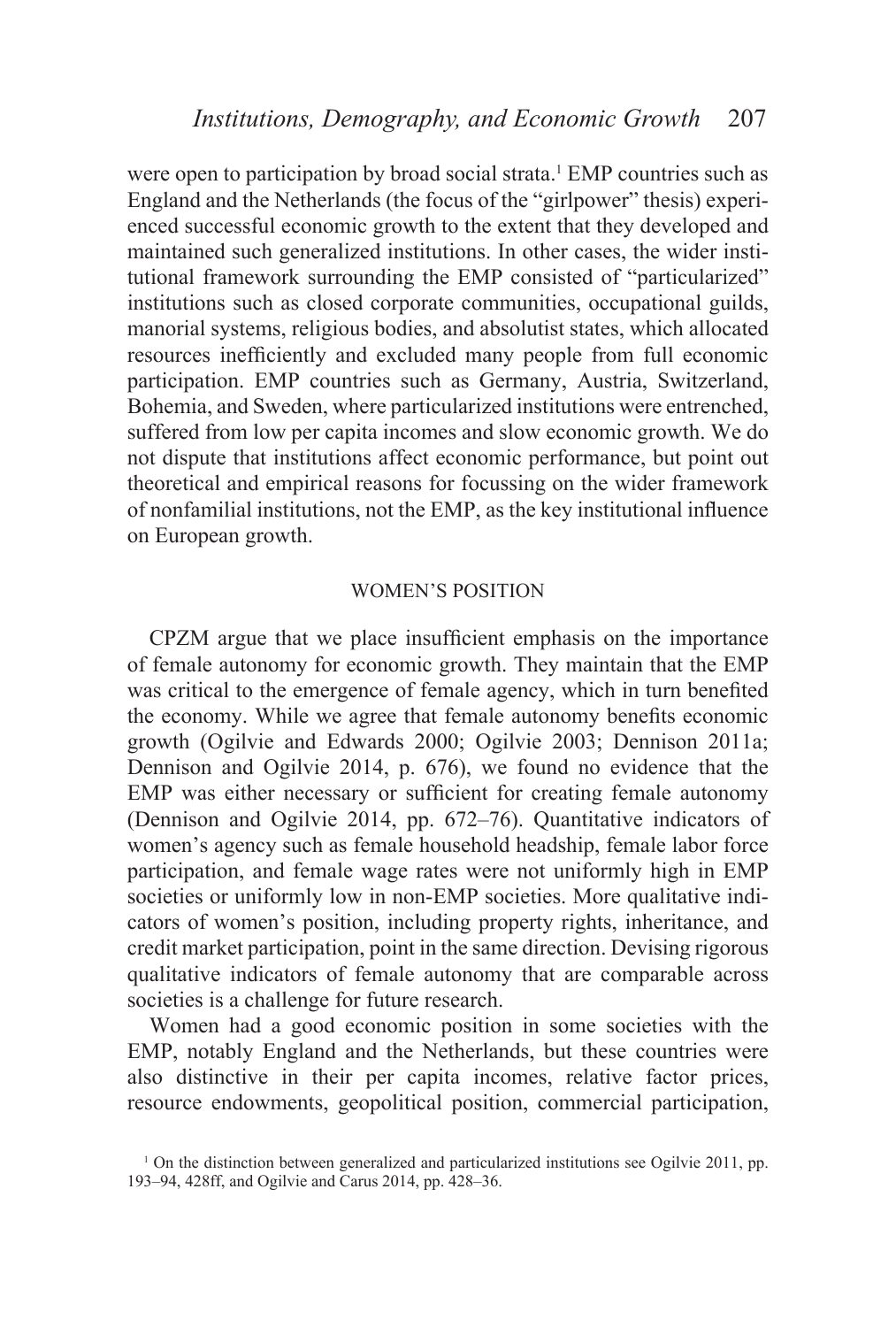parliamentary governments, legal systems, credit markets, and early liberalization of corporative, communal, and seigneurial institutions—all variables which have been ascribed a causal role in enhancing female autonomy and economic growth. Moreover, women had a much worse position in a number of societies in nordic, central, and eastern-central Europe where the EMP prevailed to an equal or greater degree (Dennison and Ogilvie 2014, pp. 673–74). To explain English and Dutch distinctiveness in female autonomy and economic performance, one cannot invoke the EMP, which England and the Netherlands shared with many other societies in which women were more thoroughly excluded from economic participation and economic growth was slow.

The research studies we referred to in our article indicate that both women's position and economic growth were strongly influenced by other institutions, regardless of marriage or family pattern (Dennison and Ogilvie 2014, pp. 674–76). This is consistent with our more general emphasis on the importance of the wider institutional framework for both female agency and economic growth. Craft guilds excluded women from vocational training and employment in Italy and Spain (in the absence of the EMP) and in Germany and Sweden (in its presence). Village communities restricted women's market participation in Russia (outside the EMP) and in Germany and Bohemia (where the EMP prevailed). The presence of the EMP did not prevent female household headship from being restricted by manorial institutions in Bohemia, and the absence of the EMP did not deter manorial institutions from permitting high female headship in Russia, where it suited landlords' interests. It was not the EMP but rather nonfamilial institutions—guilds, communities, serfdom, and many more—that influenced the extent to which women could obtain vocational training, head independent households, supply and employ labor, offer and obtain credit, buy, sell and rent land, and transact in product markets. These institutions, not the family system, determined whether women made a full contribution to the economy, whether markets worked well, whether resources were allocated efficiently, and whether the economy grew successfully.

# THE RELATIONSHIP BETWEEN DEMOGRAPHY AND THE ECONOMY

CPZM argue that the EMP should not be measured in terms of "levels" of demographic statistics, such as marriage age. Instead, they contend, it should be assessed in terms of "a dynamic system," which they define in terms of cultural norms, female agency, and demographic responsiveness to economic circumstances. Redefining the EMP in this way, they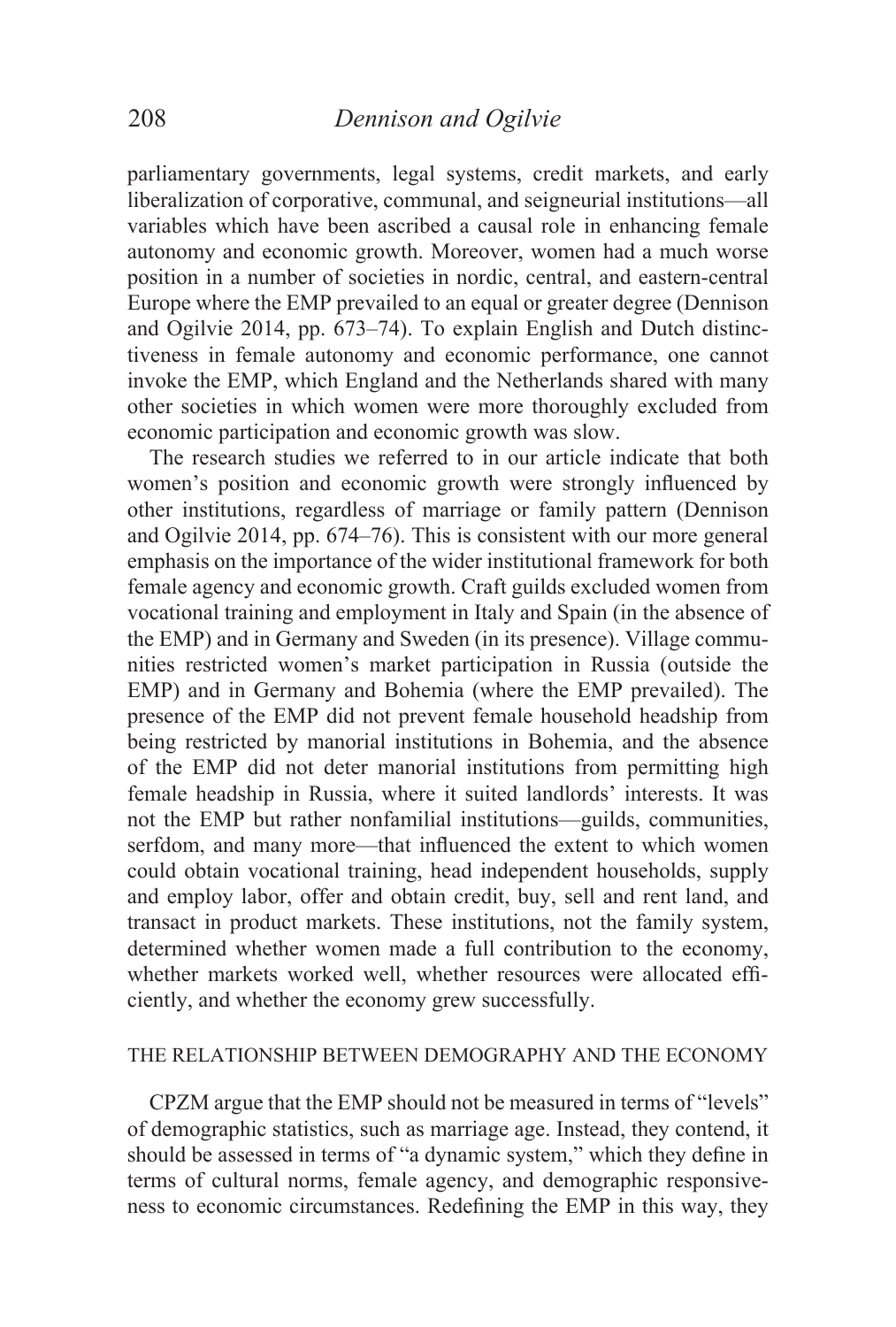argue, can explain why fast-growing England and the Netherlands did not, in fact, manifest the most "pure" or "extreme" variant of the EMP as had originally been contended (De Moor and van Zanden 2010, p. 4; Voigtländer and Voth 2006, pp. 323, 348). CPZM argue that England and the Netherlands failed to manifest the EMP in extreme form because English and Dutch people responded to successful economic growth by reducing their marriage age.

It is important to adopt a clear definition of the phenomenon to be investigated and to identify measurable indicators of that phenomenon. Fortunately, historical demographers have done precisely this for the EMP, and we use that generally accepted definition and the measurable indicators associated with it. We do not focus solely on marriage age, as CPZM claim in their abstract, but analyze three separate demographic indicators: female age at first marriage, female lifetime celibacy, and nuclear-family household structure (Dennison and Ogilvie 2014, pp.  $653-72$ ). These measurable indicators constitute the mainstream definition of the EMP (see Hajnal 1982) and were previously accepted by the authors of the CPZM note (e.g., De Moor and van Zanden 2010, pp. 2, 7, 9, 17–19, 23). In addition, we analyze the mechanisms through which the EMP is argued to have caused economic growth, including the female agency, cultural norms, and demographic responsiveness invoked in CPZM's proposed redefinition (Dennison and Ogilvie 2014, pp. 672–84).

As just noted, there is no empirical support for the view that the EMP endowed women with a uniquely favorable economic position. Neither quantitative nor qualitative indicators of female agency were uniformly high in EMP societies or uniformly low in non-EMP societies (Dennison and Ogilvie 2014, pp. 672–76). Longitudinal evidence on English women's wages also casts doubt on a "girl-powered" economic breakthrough (Humphries and Weisdorf 2015). No rigorous measure of women's economic position supports the view that being characterized by the EMP enabled societies to achieve a distinctive degree of female agency.

We also examined the claim that societies with the EMP exhibited distinctive, growth-inducing norms and values (Dennison and Ogilvie  $2014$ , pp. 683–85). We find no empirical support for the notion that either the EMP or economic growth was caused by specificities of English culture or Weberian Protestantism. Nor is there evidence for the proposition advanced by CPZM that medieval Christian dogma created cultural norms of consensual marriage that influenced demographic behavior. In fact, studies of the practical implementation of medieval ecclesiastical provisions concerning demographic behavior strongly emphasize the role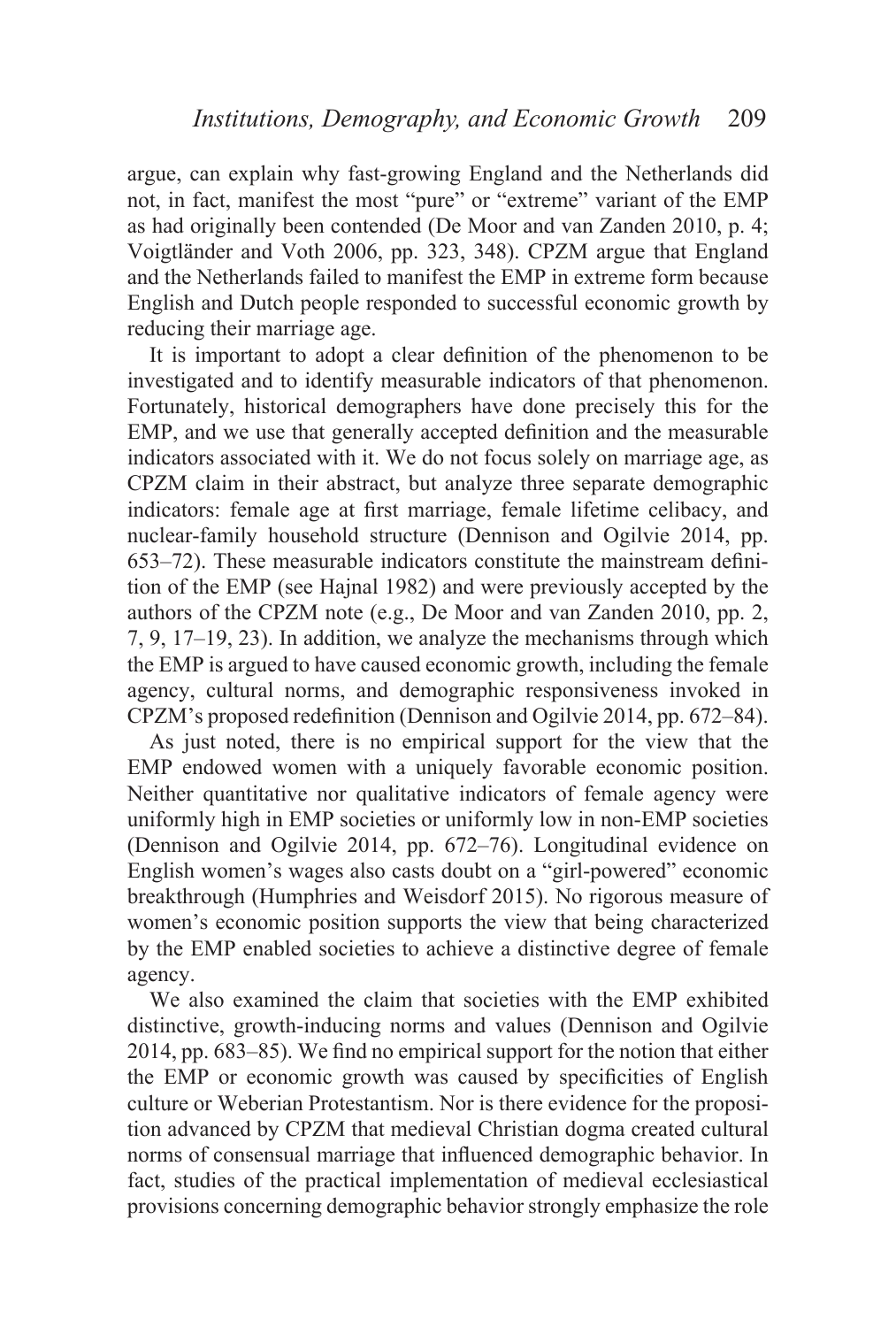played by underlying nonfamilial social institutions including property rights and legal systems. Associating the EMP with medieval Christian dogma is also problematic given that marriage and other familial practices varied enormously across Christian Europe and that the EMP was not the prevalent familial institution in those societies, such as Italy and Iberia, where the influence of the church was strongest (Dennison and Ogilvie 2014, pp. 684–85). The distribution of European marriage patterns that emerges from empirical research is not consistent with any notion that distinctive cultural norms determined either demographic behavior or economic growth.

The third component of CPZM's proposed redefinition of the EMP is the degree to which demographic behavior responds to economic circumstances. CPZM reiterate a claim advanced in some recent literature (and addressed in our article) that economies such as those of England and the Netherlands grew faster because the EMP made their demographic behavior particularly responsive to economic conditions (e.g., Voigtländer and Voth 2006; De Moor and van Zanden 2010). The elasticity of marriage and fertility with respect to economic signals does lend itself to empirical measurement and has generated a substantial literature (surveyed in Dennison and Ogilvie 2014, pp. 680–83). Our exploration of this literature found that demographic responsiveness to economic conditions did not depend on the EMP, since it was observed historically in societies as diverse as northern Italy and China, in which the EMP did not prevail. Nor was demographic responsiveness to economic conditions only found in successfully growing economies. In fact, it turns out to have been less pronounced in England than in a number of slowergrowing European economies (Dennison and Ogilvie 2014, pp. 680–83). The gap in economic performance between England and other European (and non-European) societies cannot, therefore, be attributed to the EMP or to the way it may have mediated demographic responses to economic circumstances.

Abandoning the original claim that the EMP prevailed in its most "pure" form in England and the Netherlands, powering those countries' successful economic growth (De Moor and van Zanden 2010, p. 4), CPZM speculate that England and the Netherlands manifested a *moderate* form of the EMP precisely because their successful economic growth encouraged people to marry earlier. However, this reformulation of the EMP theory of European economic growth must also be treated with caution.

For the EMP to have "played a fundamental role in western Europe's economic development" (De Moor and van Zanden 2010, p. 1), fastgrowing England and the Netherlands would have to have had a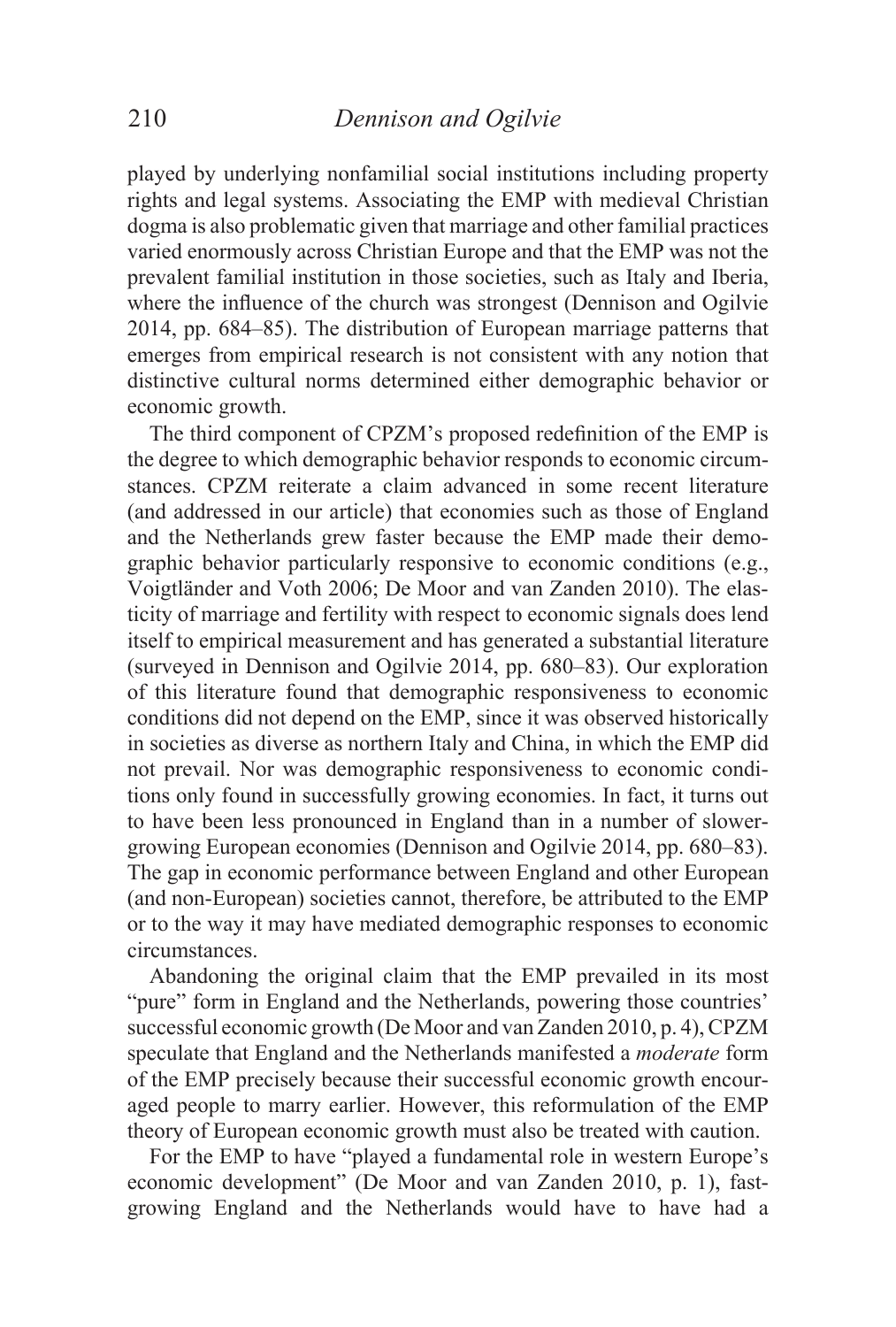particularly extreme version of the EMP at some period. This period must lie some time before the early to mid-sixteenth century when our empirical analysis starts, by which point the data already reveal England and the Netherlands to have had a moderate form of the EMP. Very little is known about European marriage patterns before c. 1530 due to the lack of parish registers and village censuses which are required to calculate reliable statistics on marriage age, lifetime celibacy, and household structure. The few available data are insufficient to sustain the proposition that the Netherlands and England were demographically distinctive. Scattered and heavily debated observations have suggested a female marriage age of c. 20 for various localities in late medieval Europe, including Holland, England, Germany, southern France, and northern Italy (Smith 1979, pp. 77, 81; Dubois 1997, pp. 211, 214; Emigh 1997, pp. 625–26; Kowaleski 1999, pp. 326–28; Viazzo 2003, p. 133; Dalla-Zuanna et al. 2012, pp. 294, 296). Ascribing a marriage age of c. 20 in England and the Netherlands to rapid economic growth caused by the norms of the EMP, while ascribing the same marriage age in southern France or northern Italy to non-EMP norms of non-consensual marriage and female disempowerment, risks rendering the EMP theory of economic growth non-falsifiable.

A second problem is that the scattered data from the pre-parish-register era include statistics suggesting demographic behavior consistent with the EMP in medieval societies outside England and the Netherlands that were not characterized by notable economic growth. One study suggests a high lifetime celibacy rate in medieval northern France (Hallam 1985, p. 56), while another finds a high percentage of nuclear-family households in medieval Germany (Hammer 1983, p. 244). To the extent that any demographic statistics before 1500 can be relied upon, these would suggest that the EMP already prevailed in parts of Europe in the absence of significant economic growth. Conversely, some of the most reliable demographic statistics for Europe before 1500 come from northern Italy, which had the most successful and fastest-growing economy in medieval Europe, but also had a non-EMP demographic system characterized by early female marriage, low lifetime celibacy, and complex households (Smith 1979, p. 77; Kowaleski 1999, pp. 326–28; Dalla-Zuanna et al. 2012, pp. 294, 296).

In assessing the plausibility of the idea that an economic-growthinduced moderation in English and Dutch marriage ages occurred just at the point at which each country emerged into empirical observability, one must also bear in mind that economic growth can exert countervailing income and substitution effects on marriage behavior (Dennison and Ogilvie 2013, p. 20). A rise in wages increases incomes, encouraging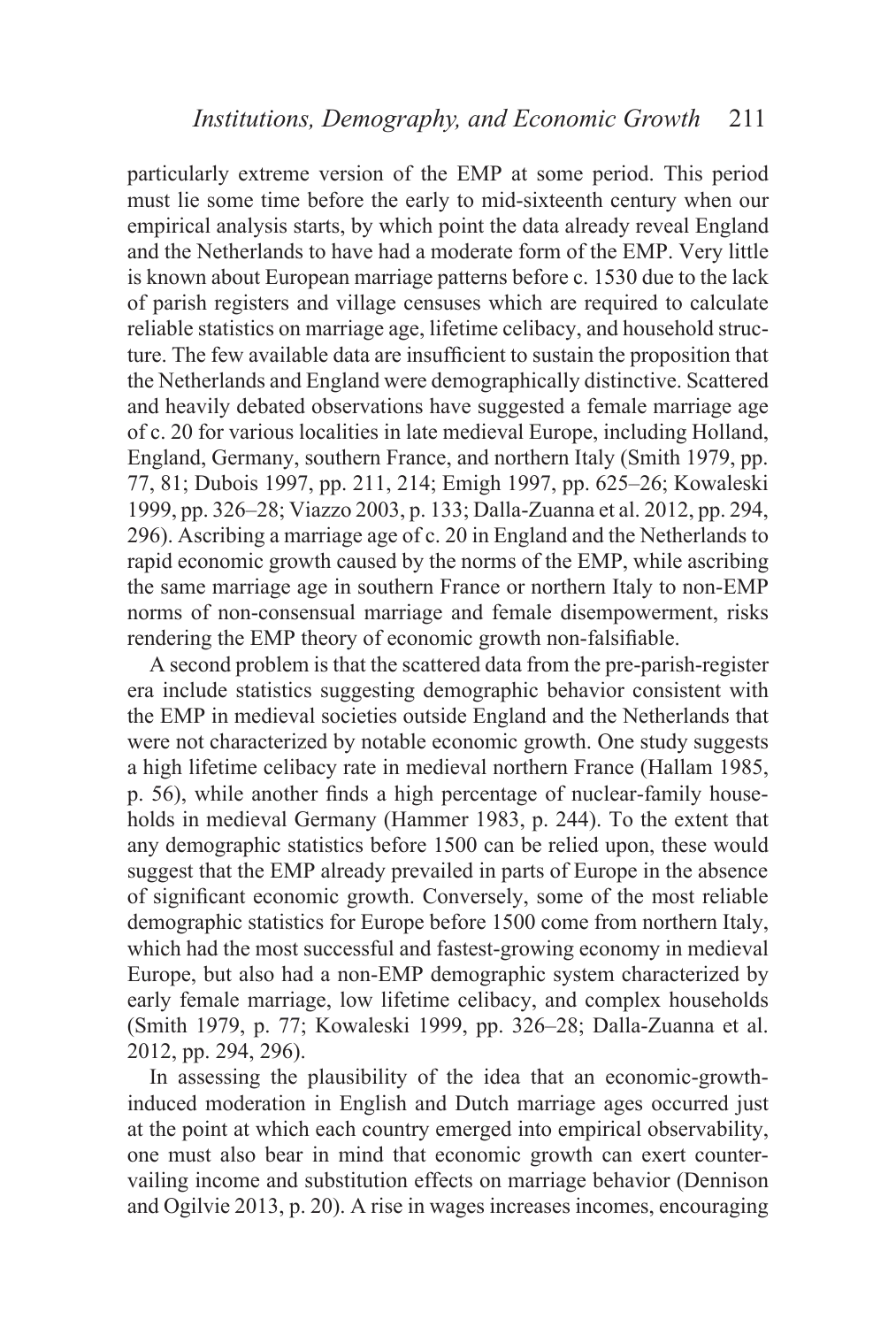people to consume more of all goods, including marriage, thereby reducing marriage age and celibacy. But a wage rise will also increase the opportunity cost of withdrawing from the labor force, reducing women's incentives to marry, thereby *increasing* marriage age and celibacy. The whole EMP theory of economic growth is based on the idea that a rise in women's wages after the Black Death gave rise to later and nonuniversal marriage: it thus relies on the assumption that the substitution effect dominated the income effect. But CPZM's attempt to use rising wages to explain away the moderateness of English and Dutch marriage behavior relies on the opposite assumption, that the income effect dominated the substitution effect. Theoretically, the relative size of the income and substitution effects could have changed between the Black Death and the sixteenth century, but there is no evidence that any such change occurred. Seeking to explain away moderate English and Dutch marriage behavior by adducing a change in the relative magnitudes of the income and substitution effects for which there is no actual evidence again risks rendering the EMP theory of economic growth unfalsifiable. Note that if the substitution effect was the dominant one, economic growth would have encouraged people to marry *later*, not earlier, thus making CPZM's claim that the moderate form of the EMP observed in England and the Netherlands is the consequence of the effect of rising wages on marriage behavior impossible to sustain.

In so far as pre-parish-register data allow us to reach any conclusions, they indicate that economic growth occurred in EMP and non-EMP societies alike and that manifestations of the EMP prevailed in fast- and slowgrowing economies alike. There is no evidence that the net effect of rising wages on marriage behavior switched from a dominant substitution effect to a dominant income effect just before Dutch and English demographic behavior becomes observable in the early sixteenth century. Furthermore, even once the Dutch and English economies started to grow, there is no evidence that this growth was caused by the EMP rather than by the many other features of these societies that have been emphasized by economic historians. These considerations make it highly unlikely that the moderate demographic behavior observed in England and the Netherlands as soon as reliable data become available can be ascribed to their having enjoyed a spurt of EMP-caused economic growth at an unobservable earlier period.

The theory that the EMP played a fundamental causal role in European economic growth suffers, finally, from the pervasive endogeneity among all the variables (Dennison and Ogilvie 2014, pp. 672–73, 677, 680). As soon as one acknowledges that demographic behavior interacts with economic conditions, one has to recognize the possibility that causality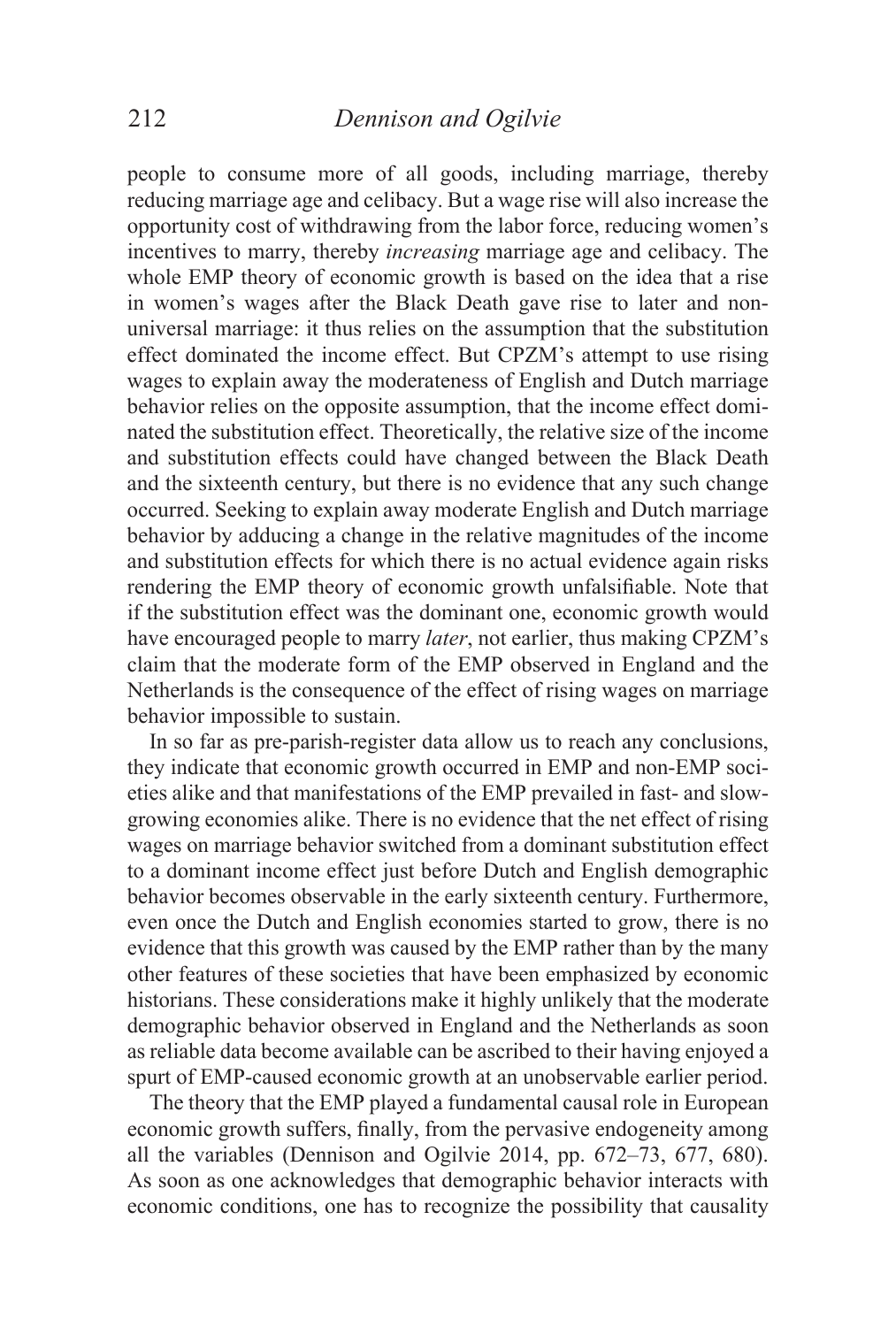may run not just from the EMP to economic growth but also from economic conditions to demographic behavior, and that both economic growth and demographic behavior may be influenced by some set of underlying factors. The endogeneity of demographic and economic behavior is an important point, and its recognition by CPZM is a welcome development, but it only reinforces our argument that the EMP was not the cause of European economic growth.

## DATA ON EUROPEAN DEMOGRAPHIC BEHAVIOR

CPZM express puzzlement about certain aspects of our empirical anal-  $V$ <sub>VSIS</sub>. Their first concern is that we did not use the raw data hosted on the Mosaic, NAPP, IPUMS, and EHPS websites. Our article made clear, however, that we were analyzing statistics calculated by historical demographers (Dennison and Ogilvie 2014, pp. 653–58 and Online Appendix). We deliberately refrained from analyzing raw data. Generating statistics on marriage age, lifetime celibacy, and household structure from raw data in censuses, parish registers, and other primary sources requires months, often years, of rigorous analysis by researchers familiar with the sources, historical period, and underlying society. To calculate marriage age and lifetime celibacy for even one community typically requires undertaking the exceptionally labor-intensive project of a family reconstitution (Henry and Fleury 1956; Wrigley 1966). To obtain just one statistic on household complexity, singulate mean age of marriage, or age-specific celibacy for one community at one date requires analyzing an entire census-type listing (Laslett and Wall 1972). To aggregate raw data from such disparate and non-homogeneous sources would have defeated our purpose, which was to aggregate *findings*.

Furthermore, our 2014 article incorporated only statistical findings derived from studies in which the sources and methods had been subjected to some degree of peer review.<sup>2</sup> Restricting our data compilation to secondary studies made it possible to maintain data quality without seriously diminishing data quantity. We were able to assemble 4,705 demographic observations, an order of magnitude larger than any previous compilation (Dennison and Ogilvie 2014, pp. 653–58 and Online Appendix).

CPZM also note differences between our 2013 working paper and our 2014 article, and express concern that our data set contains relatively few

<sup>&</sup>lt;sup>2</sup> Even then, we were careful to control for potential distortion arising from possible differences in peer reviewing among different types of scholarly dissemination (Dennison and Ogilvie 2014, pp. 657–58).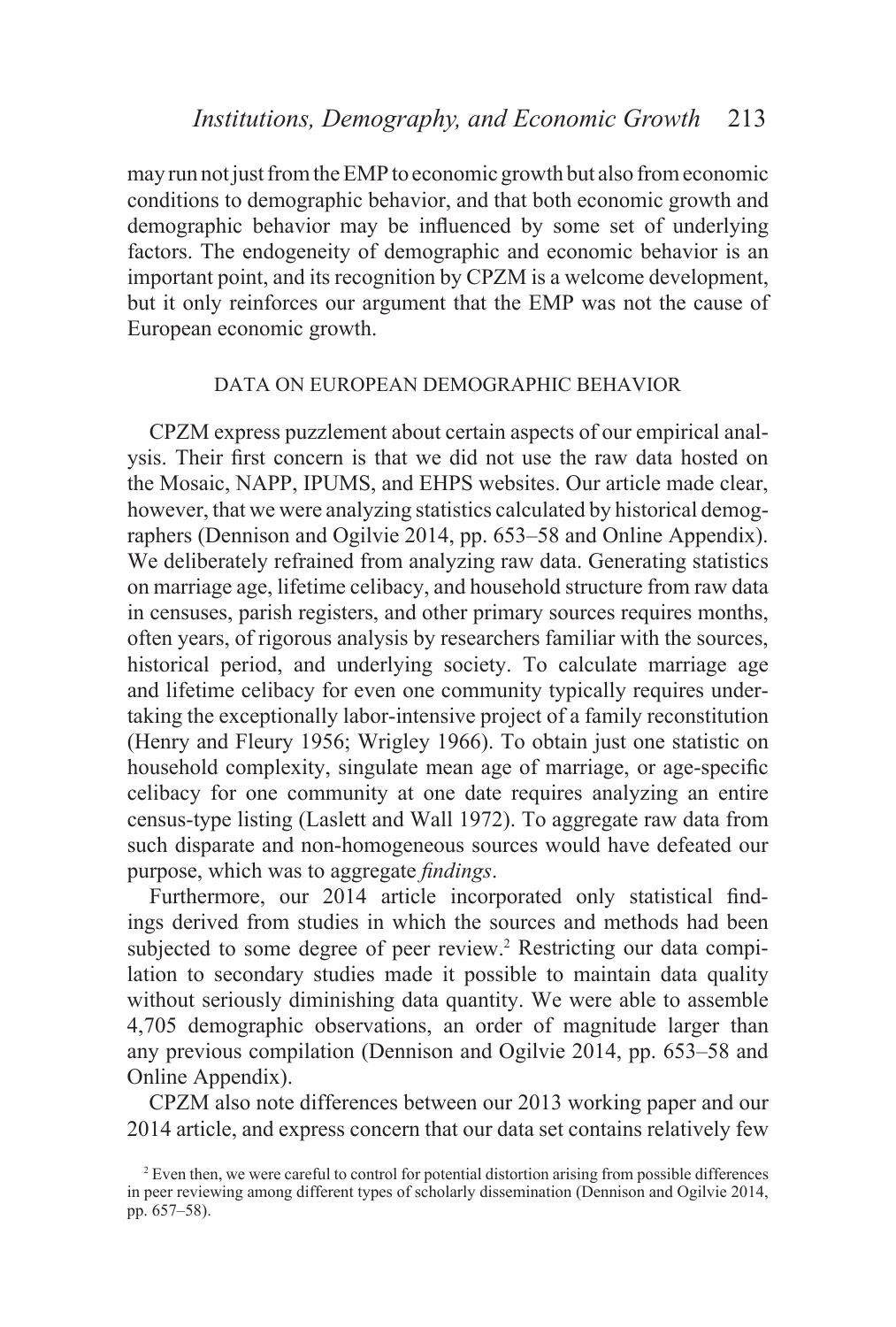observations for some countries. The basic difference between the two papers is that the published article included nearly 2,000 more observations than the working paper. The size of the data set under analysis is clearly described in both papers (Dennison and Ogilvie 2013, pp. 4–16 with Tables 1–3; Dennison and Ogilvie 2014, pp. 653–58 with Table 1). Our 2013 working paper was based on 175 research studies, from which we compiled a total of 2,731 observations of demographic behavior in 32 different European countries, 1,491 on female age at first marriage, 709 on female lifetime celibacy, and 531 on household structure. Our 2014 article substantially expanded this database by extracting data from 365 research studies in total, yielding 4,705 observations on demographic behavior in 39 different countries: 2,622 on women's age at first marriage, 1,172 on female lifetime celibacy, and 911 on household structure.

Both data sets revealed the same empirical patterns: the most "pure" or "extreme" manifestations of the EMP are not to be found in fast-growing economies such as England and the Netherlands (as claimed in De Moor and van Zanden 2010, p. 4; Voigtländer and Voth 2006, pp. 323, 348). Rather, they are observed in poorer and slower-growing economies in nordic, central, and eastern-central Europe (Dennison and Ogilvie 2014, pp. 659–72). In a Borda ranking of 30 European countries according to extremeness of the EMP, England lay about one-quarter of the way down the ranking and the Netherlands two-fifths of the way. Slow-growing economies such as Austria, Iceland, Norway, Denmark, Switzerland, Sweden, and Bohemia (under serfdom) showed significantly more extreme manifestations of the EMP than fast-growing England and the **Netherlands** 

There are, of course, some countries in our data set for which there are comparatively few observations, largely because of the lack of demographic research on those societies. However, the whole point of carrying out an econometric analysis and undertaking statistical hypothesis-testing is to assess the probability that a difference between two countries is not simply the result of sampling variation. If the number of observations were so small as to make it probable that apparent differences between countries merely resulted from sampling variation, then the hypothesis tests reported in our article would have shown that. Our analysis demonstrates that this is not the case. Thus we show that female marriage age in (fast-growing) England was lower than that of 11 (slower-growing) countries, and we test the null hypothesis that there is no difference between England and each of these countries. The value of the statistic used for this hypothesis test takes account of (*inter alia*) the number of observations available for the relevant countries. The null hypothesis of no difference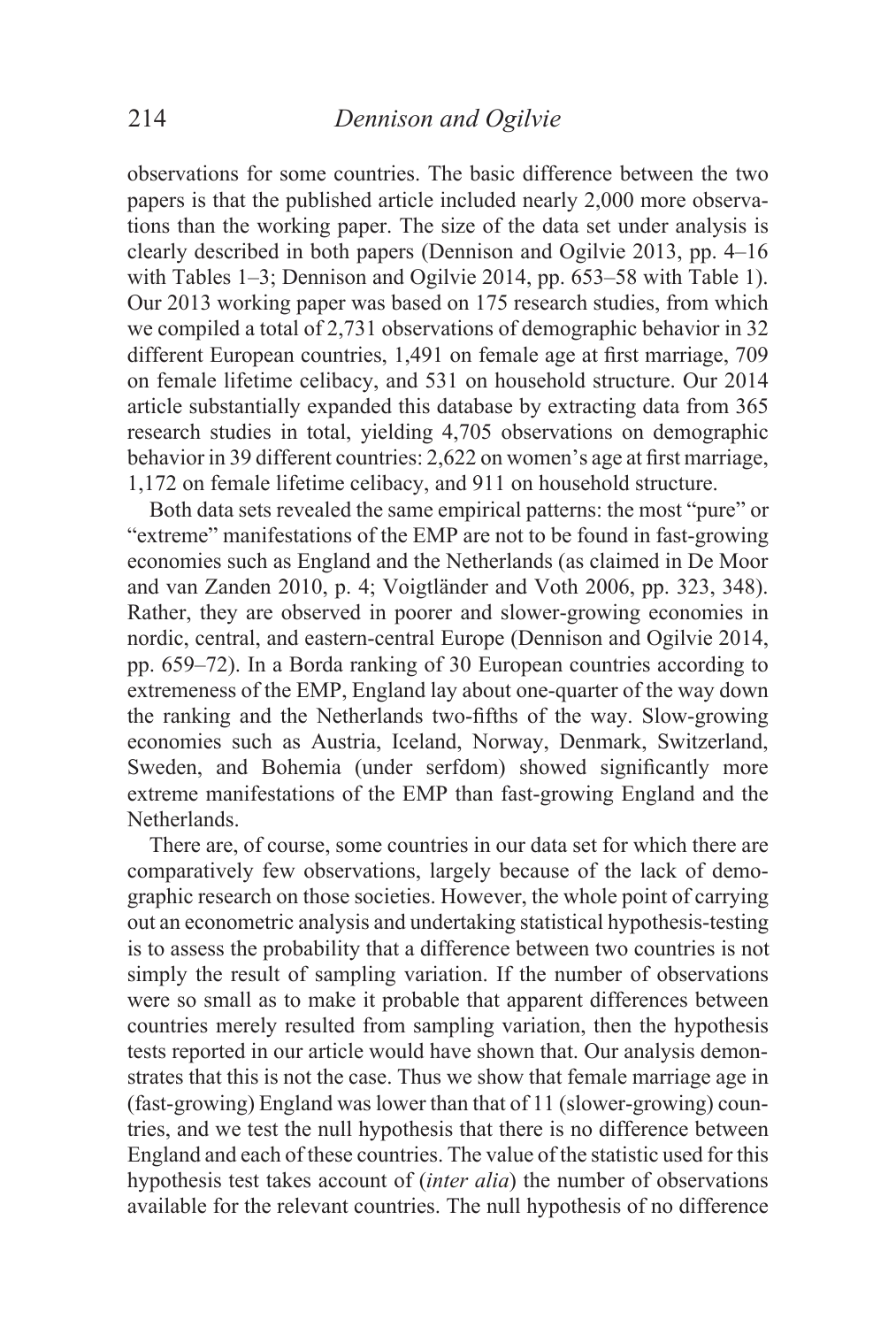between England and each of these countries is rejected, the probability that the null hypothesis is true being less than 5 percent. The Netherlands had female marriage age lower than much poorer and slower-growing Denmark and Sweden. The null hypothesis of no difference between these countries is again rejected: its probability of being true is less than 5 percent (Dennison and Ogilvie 2014, pp. 660–64). Female lifetime celibacy, likewise, was higher in 11 other (slower-growing) European countries than it was in England and higher in 12 other countries than it was in the Netherlands (Dennison and Ogilvie 2014, pp. 664–66). Similar statistical findings emerge from our analysis of household complexity (Dennison and Ogilvie 2014, pp. 666–69).

CPZM point out that our data set contains relatively few observations for Croatia, Belarus, the Baltic societies, Iceland, Malta, Romania, Serbia, Slovakia, Slovenia, and Ukraine. On the other hand, our analysis was based on 617 observations for Germany, 365 for England, 356 for northern France, 266 for the Netherlands, 220 for Belgium, 170 for Bohemia, 82 for Austria, 61 for Switzerland, 137 for Sweden, and 244 for the other four Scandinavian countries taken together. Obtaining more observations on the under-researched societies listed above would not reverse the finding that the fast-growing English and Dutch economies were characterized by moderate demographic patterns, whereas the slowgrowing economies in Scandinavia and German-speaking central Europe had more extreme manifestations of the EMP. Certainly more data are always desirable, and one aim of our work was to stimulate additional research in historical demography. Such studies are needed not only for the under-researched parts of Europe, but for other continents as well, especially given claims that the EMP also caused economic divergence between China and Europe (Voigtländer and Voth 2006; De Moor and van Zanden 2010). It is unlikely, however, that collecting more data will do anything but reinforce the conclusion that the most extreme manifestations of the EMP in early modern Europe were not associated with rapid economic growth while the most successful European economies manifested a moderate demographic pattern.

# **CONCLUSION**

The relationship between institutions, demography, and economic decisions can certainly cast light on long-term economic growth. However, it is important to recognize the problem of endogeneity and carefully analyze causal links. The arguments advanced in CPZM's comment on our article cannot be sustained. Recent literature putting the EMP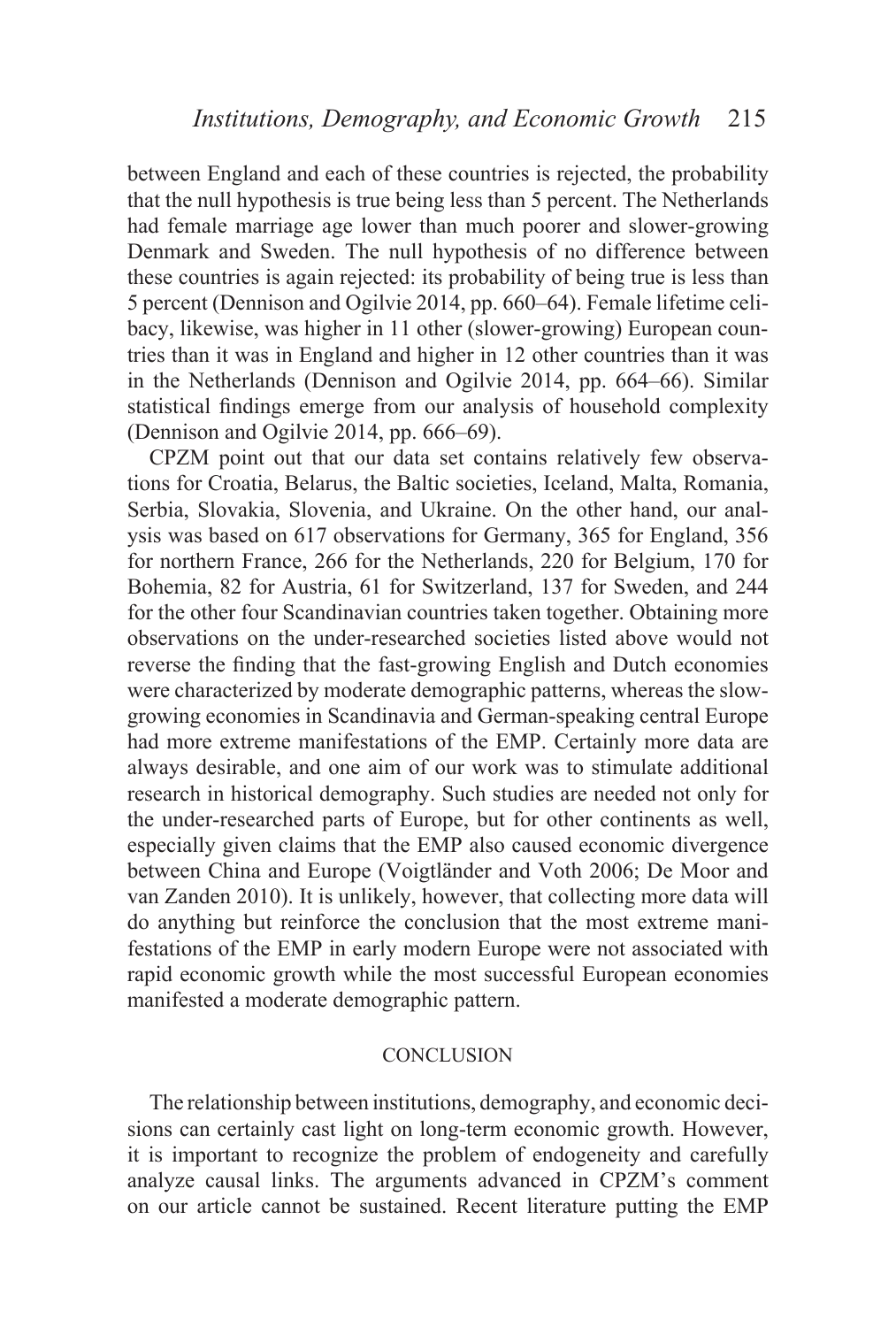at the heart of economic growth focuses primarily on England and the Netherlands. But these two countries did not have an extreme version of the EMP, although they were distinctive in other respects, notably in having more "generalized" institutions. The most extreme manifestations of the EMP prevailed in slow-growing economies such as those in central and nordic Europe, where "particularized" institutions predominated and per capita incomes remained low. No redefinition of the EMP can alter this finding. Women's autonomy and well-functioning market institutions certainly benefited economic growth, but it was the wider framework of nonfamilial institutions, not the EMP, that determined whether all economic agents (including women) could make a full contribution to the economy, whether markets worked well, and whether the economy grew successfully.

#### REFERENCES

- Dalla-Zuanna, Gianpiero, Matteo Di Tullio, Franca Leverotti et al. "Population and Family in Central and Northern Italy at the Dawn of the Modern Age." *Journal of Family History* 37, no. 3 (2012): 284–302.
- De Moor, Tine, and Jan Luiten van Zanden. "Girlpower: The European Marriage Pattern and Labour Markets in the North Sea Region in the Late Medieval and Early Modern Period." *Economic History Review* 63, no. 1 (2010): 1–33.
- Dennison, Tracy. *The Institutional Framework of Russian Serfdom*. Cambridge: Cambridge University Press, 2011a.
	- \_\_\_\_\_\_. "Marriage Patterns, Household Formation, and Economic Development: Evidence from Imperial Russia." *Journal of the History of the Family* 16, no. 4 (2011b): 456–65.
	- ———. "Contract Enforcement in Russian Serf Society, 1750–1860." *Economic History Review* 66, no. 3 (2013): 715–32.
- Dennison, Tracy, and Sheilagh Ogilvie. "Serfdom and Social Capital in Bohemia and Russia." *Economic History Review* 60, no. 3 (2007): 513–44.
	- ———. "Does the European Marriage Pattern Explain Economic Growth?" *CESifo Working Papers* 4244 (2013).

———. "Does the European Marriage Pattern Explain Economic Growth?" *Journal of Economic History* 74, no. 3 (2014): 651–93.

- Dubois, Henri. "Les temps des crises (XIVe et XVe siècles)." In *Histoire des populations de l'Europe*, edited by Jean-Pierre Bardet and Jacques Dupâquier, 200–17. Paris: Fayard, 1997.
- Emigh, Rebecca Jean. "Land Tenure, Household Structure, and Age of Marriage in Fifteenth-Century Tuscany." *Journal of Interdisciplinary History* 27, no. 4 (1997): 613–35.
- Hajnal, John. "Two Kinds of Preindustrial Household Formation System." *Population and Development Review* 8, no. 3 (1982): 449–94.
- Hallam, H. E. "Age at First Marriage and Age at Death in the Lincolnshire Fenland, 1252–1478." *Population Studies* 39, no. 1 (1985): 55–69.